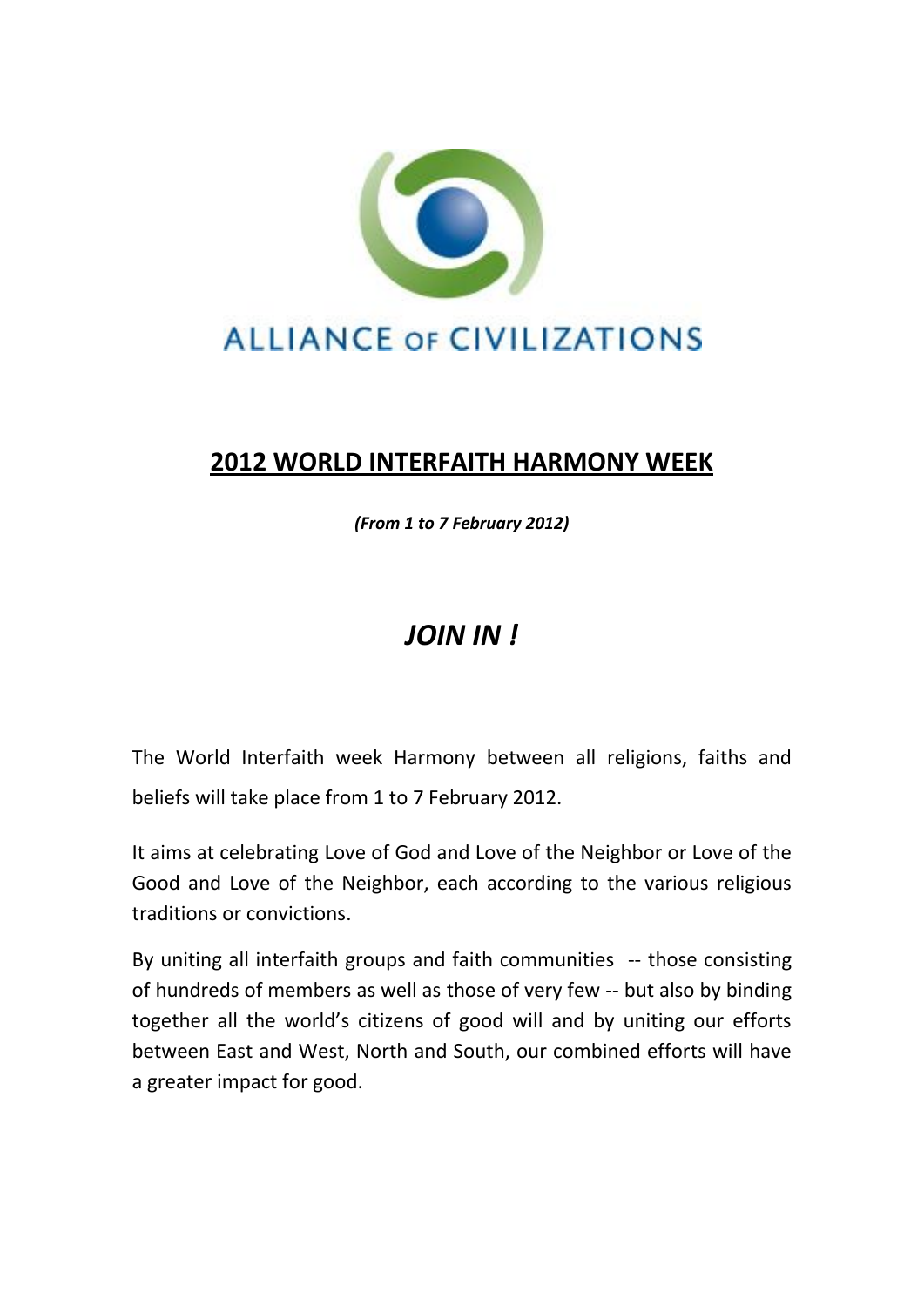## **From 1 to 7 February 2012,**

## **Let us**

- Use the second largest historical infrastructure on earth—places of worship— to help cement religious leaders in promoting interfaith harmony.
- Use schools all kinds and levels and classrooms to help disseminate among youth a culture of peace, respect, tolerance, harmony and human dignity.
- Use public zones of encounter market places, parks, libraries, museums, community centers – to celebrate interfaith harmony and world peace.
- Use the workplace to organize a common event to enhance people's knowledge, more tolerant attitudes and mutual respect.
- Use new technologies of information and communication, media and new media to help disseminate stories on the implementation of this initiative and make the headlines.
- Use this week to demonstrate that people from different communities can come together in harmony to serve a common humanity
- Use any other opportunities to implement this initiative and contribute to enlarge its scope.

\* Plan and organize your event and register it on the website [www.worldinterfaithharmonyweek.com](http://www.worldinterfaithharmonyweek.com/)